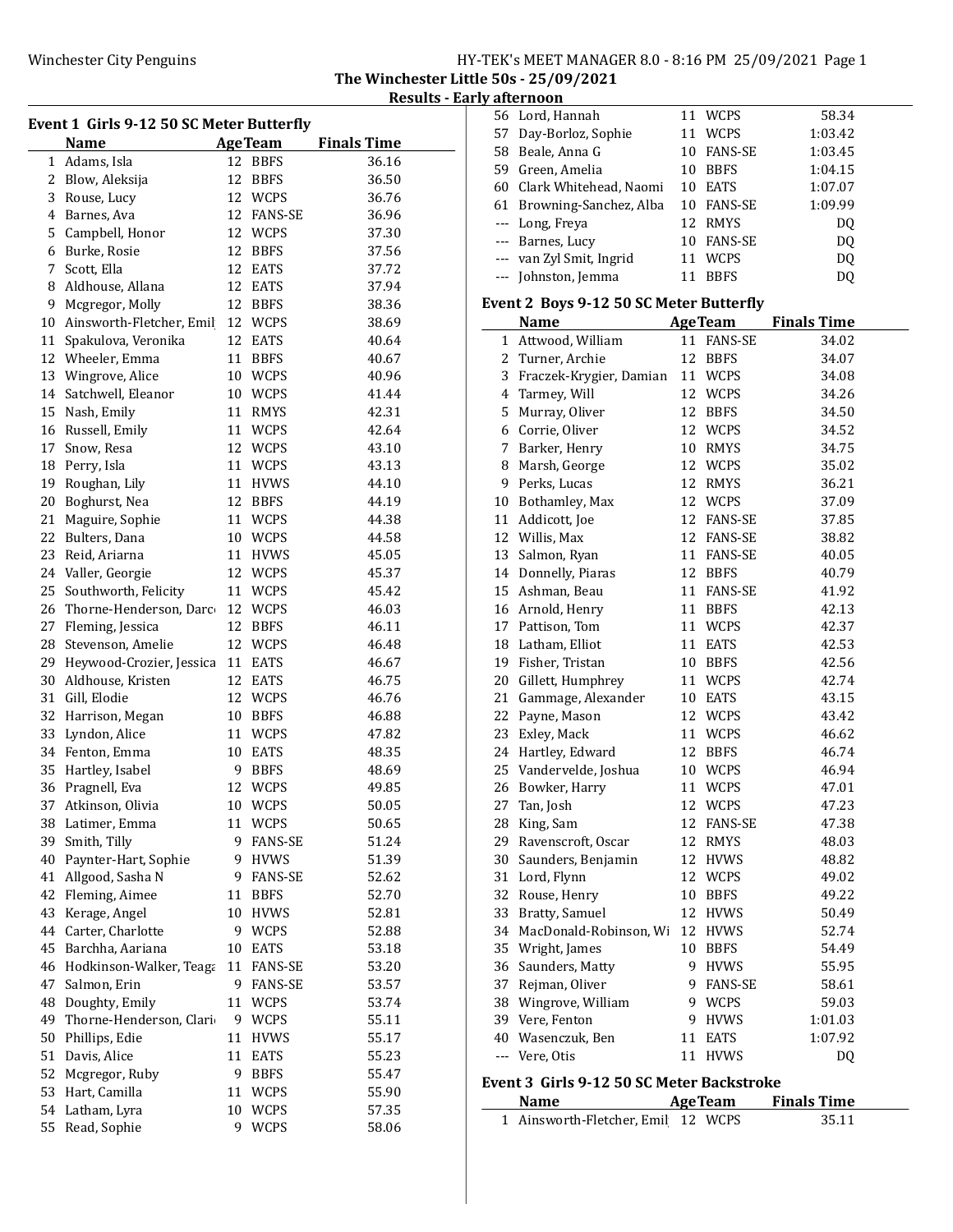The Winchester Little 50s - 25/09/2021 Results - Early afternoon

|       | (Event 3 Girls 9-12 50 SC Meter Backstroke) |    |                   | <b>Finals Time</b> |
|-------|---------------------------------------------|----|-------------------|--------------------|
|       | <b>Name</b>                                 |    | <b>AgeTeam</b>    |                    |
|       | 2 Blow, Aleksija                            |    | 12 BBFS           | 37.85              |
| 3     | Hendley, Aoife                              | 11 | <b>FANS-SE</b>    | 38.20              |
|       | 4 Barnes, Ava                               |    | 12 FANS-SE        | 38.61              |
|       | 5 Adams, Isla                               |    | 12 BBFS           | 39.03              |
|       | 6 Scott, Ella                               |    | 12 EATS           | 39.58              |
| 7     | Burke, Rosie                                |    | 12 BBFS           | 39.99              |
| 8     | Rouse, Lucy                                 |    | 12 WCPS           | 40.13              |
| 9     | Long, Freya                                 |    | 12 RMYS           | 40.22              |
| 10    | Mcgregor, Molly                             |    | 12 BBFS           | 40.24              |
| 11    | Southworth, Felicity                        |    | 11 WCPS           | 40.46              |
|       | 12 Reid, Ariarna                            |    | 11 HVWS           | 41.20              |
|       | 13 Pabari, Charlotte                        |    | 11 HVWS           | 41.67              |
| 14    | Spakulova, Veronika                         |    | 12 EATS           | 42.22              |
| 15    | Aldhouse, Allana                            |    | 12 EATS           | 42.36              |
| 16    | Snow, Resa                                  |    | 12 WCPS           | 42.47              |
| 17    | Hammerton, Eloise                           |    | 12 WCPS           | 42.50              |
| 18    | Heywood-Crozier, Jessica                    |    | 11 EATS           | 42.61              |
| $*19$ | Thorne-Henderson, Darc                      |    | 12 WCPS           | 42.84              |
| $*19$ | Nash, Emily                                 | 11 | <b>RMYS</b>       | 42.84              |
| 21    | Furniss, Jossie                             |    | 12 WCPS           | 42.88              |
|       | 22 Wheeler, Emma                            |    | 11 BBFS           | 43.02              |
| 23    | Bulters, Dana                               |    | 10 WCPS           | 43.42              |
| 24    | Cogger, Alex                                |    | 12 WCPS           | 43.67              |
| 25    | Wingrove, Alice                             |    | 10 WCPS           | 43.86              |
| 26    | Bialkowska, Julianna                        |    | 11 EATS           | 43.89              |
| 27    | Satchwell, Eleanor                          |    | 10 WCPS           | 44.17              |
| 28    | Robinson, Katie                             |    | 12 BBFS           | 44.45              |
| *29   | Maguire, Sophie                             |    | 11 WCPS           | 44.96              |
| $*29$ | Harrison, Megan                             |    | 10 BBFS           | 44.96              |
| 31    | Lyndon, Alice                               |    | 11 WCPS           | 45.18              |
| 32    | Aldhouse, Kristen                           |    | 12 EATS           | 45.40              |
| 33    | Boghurst, Nea                               |    | 12 BBFS           | 45.41              |
| 34    | Barchha, Aariana                            |    | 10 EATS           | 45.46              |
| 35    | Stevenson, Amelie                           |    | 12 WCPS           | 45.51              |
| 36    | Fleming, Jessica                            |    | 12 BBFS           | 45.95              |
| 37    | Russell, Emily                              |    | 11 WCPS           | 45.96              |
|       | 38 Phillips, Edie                           |    | 11 HVWS           | 46.05              |
| *39   | Hartwell, Poppy                             | 11 | <b>EATS</b>       | 46.12              |
| *39   | Roughan, Lily                               | 11 | <b>HVWS</b>       |                    |
| 41    | Latimer, Emma                               | 11 | <b>WCPS</b>       | 46.12<br>46.23     |
| 42    | Atkinson, Olivia                            |    | 10 WCPS           | 46.65              |
| 43    |                                             |    |                   |                    |
| 44    | Green, Amelia                               |    | 10 BBFS<br>9 WCPS | 46.95              |
| 45    | Carter, Charlotte                           |    |                   | 47.05              |
|       | Beale, Anna G                               |    | 10 FANS-SE        | 47.35              |
| 46    | Barnes, Lucy                                |    | 10 FANS-SE        | 47.46              |
| 47    | Prinsloo, Amelie                            |    | 10 EATS           | 47.60              |
| 48    | Gill, Elodie                                | 12 | WCPS              | 47.65              |
| 49    | Kerage, Angel                               |    | 10 HVWS           | 48.22              |
| 50    | Johnston, Jemma                             | 11 | <b>BBFS</b>       | 48.25              |
| 51    | Bibby, Amelie                               | 11 | <b>WCPS</b>       | 48.52              |
| 52    | Hodkinson-Walker, Teaga                     | 11 | <b>FANS-SE</b>    | 49.22              |
| 53    | van Zyl Smit, Ingrid                        | 11 | <b>WCPS</b>       | 49.34              |
| 54    | Gallie, Jessica                             | 10 | <b>BBFS</b>       | 49.67              |
| 55    | Webb, Amelia                                | 9  | <b>WCPS</b>       | 49.71              |
| 56    | Smith, Tilly                                | 9  | FANS-SE           | 49.92              |
| 57    | Hartley, Isabel                             | 9  | <b>BBFS</b>       | 49.95              |

|     | 58 Fleming, Aimee       | 11 | <b>BBFS</b>    | 50.26          |  |
|-----|-------------------------|----|----------------|----------------|--|
| 59  | Doughty, Emily          | 11 | WCPS           | 50.28          |  |
| 60  | Mcgregor, Ruby          | 9  | <b>BBFS</b>    | 50.76          |  |
| 61  | Paynter-Hart, Sophie    | 9  | <b>HVWS</b>    | 50.79          |  |
| 62  | King, Emily             | 9  | <b>HVWS</b>    | 50.88          |  |
| 63  | Fenton, Emma            | 10 | <b>EATS</b>    | 51.03          |  |
| 64  | Latham, Lyra            | 10 | <b>WCPS</b>    | 51.15          |  |
| 65  | Percy-Loosemore, Lottie | 9  | <b>FANS-SE</b> | 51.71          |  |
| 66  | Spakulova, Alzbeta      | 10 | <b>EATS</b>    | 51.77          |  |
| 67  | Thorne-Henderson, Clari | 9  | <b>WCPS</b>    | 52.32          |  |
| 68  | Allgood, Sasha N        | 9  | <b>FANS-SE</b> | 52.94          |  |
| 69  | Hempenstall, Zara       | 10 | <b>WCPS</b>    | 53.00          |  |
| 70  | Harrod, Esme            | 9  | <b>FANS-SE</b> | 53.63          |  |
| 71  | Cumming, Millie         | 10 | <b>WCPS</b>    | 54.09          |  |
| 72  | Read, Sophie            | 9  | WCPS           | 54.25          |  |
| 73  | Pragnell, Sophie        | 10 | <b>WCPS</b>    | 54.35          |  |
| 74  | Browning-Sanchez, Alba  | 10 | <b>FANS-SE</b> | 54.94          |  |
| 75  | Dobson, Zoe             | 10 | <b>WCPS</b>    | 55.00          |  |
| 76  | Hart, Camilla           | 11 | <b>WCPS</b>    | 55.16          |  |
| 77  | Day-Borloz, Sophie      | 11 | <b>WCPS</b>    | 56.32          |  |
| 78  | Lord, Hannah            | 11 | <b>WCPS</b>    | 56.62          |  |
| 79  | Clark Whitehead, Naomi  | 10 | <b>EATS</b>    | 56.63          |  |
| 80  | Whyte, Jessica          | 10 | WCPS           | 57.15          |  |
| 81  | Russell, Pippa          | 9  | <b>WCPS</b>    | 57.59          |  |
| 82  | Hodkinson-Walker, Kara  | 9  | FANS-SE        | 59.24          |  |
| 83  | Almond, Erin            | 10 | <b>WCPS</b>    | 1:01.96        |  |
|     | --- Valler, Georgie     | 12 | <b>WCPS</b>    | D <sub>0</sub> |  |
| --- | Bond, Bobby             | 10 | <b>EATS</b>    | DQ             |  |

### Event 4 Boys 9-12 50 SC Meter Backstroke

|    | <b>Name</b>             | <b>AgeTeam</b> |                | <b>Finals Time</b> |
|----|-------------------------|----------------|----------------|--------------------|
| 1  | Turner, Archie          | 12             | <b>BBFS</b>    | 36.00              |
| 2  | Greenaway, Ed           | 12             | <b>RMYS</b>    | 36.97              |
| 3  | Barker, Henry           | 10             | <b>RMYS</b>    | 36.98              |
| 4  | Addicott, Joe           | 12             | <b>FANS-SE</b> | 37.00              |
| 5  | Marsh, George           | 12             | <b>WCPS</b>    | 37.01              |
| 6  | Corrie, Oliver          | 12             | <b>WCPS</b>    | 37.20              |
| 7  | Murray, Oliver          | 12             | <b>BBFS</b>    | 37.28              |
| 8  | Bothamley, Max          | 12             | <b>WCPS</b>    | 37.45              |
| 9  | Fraczek-Krygier, Damian | 11             | <b>WCPS</b>    | 37.71              |
| 10 | Perks, Lucas            | 12             | <b>RMYS</b>    | 38.56              |
| 11 | Willis, Max             | 12             | <b>FANS-SE</b> | 38.97              |
| 12 | Payne, Mason            | 12             | WCPS           | 39.32              |
| 13 | Attwood, William        | 11             | <b>FANS-SE</b> | 39.41              |
| 14 | Ashman, Beau            | 11             | <b>FANS-SE</b> | 40.24              |
| 15 | Pattison, Tom           | 11             | <b>WCPS</b>    | 40.41              |
| 16 | Donnelly, Piaras        | 12             | <b>BBFS</b>    | 41.94              |
| 17 | MacDonald-Robinson, Wi  | 12             | <b>HVWS</b>    | 42.48              |
| 18 | Latham, Elliot          | 11             | EATS           | 42.50              |
| 19 | Tan, Josh               | 12             | <b>WCPS</b>    | 42.75              |
| 20 | Lord, Flynn             | 12             | <b>WCPS</b>    | 43.09              |
| 21 | Carter, Jack            | 11             | <b>HVWS</b>    | 43.29              |
| 22 | Rejman, Oliver          | 9              | <b>FANS-SE</b> | 43.50              |
| 23 | Arnold, Henry           | 11             | <b>BBFS</b>    | 43.60              |
| 24 | King, Sam               | 12             | <b>FANS-SE</b> | 43.74              |
| 25 | Gillett, Humphrey       | 11             | <b>WCPS</b>    | 43.85              |
| 26 | Fisher, Tristan         | 10             | <b>BBFS</b>    | 44.97              |
| 27 | Abdelmoniem, Hamza      | 9              | <b>EATS</b>    | 46.20              |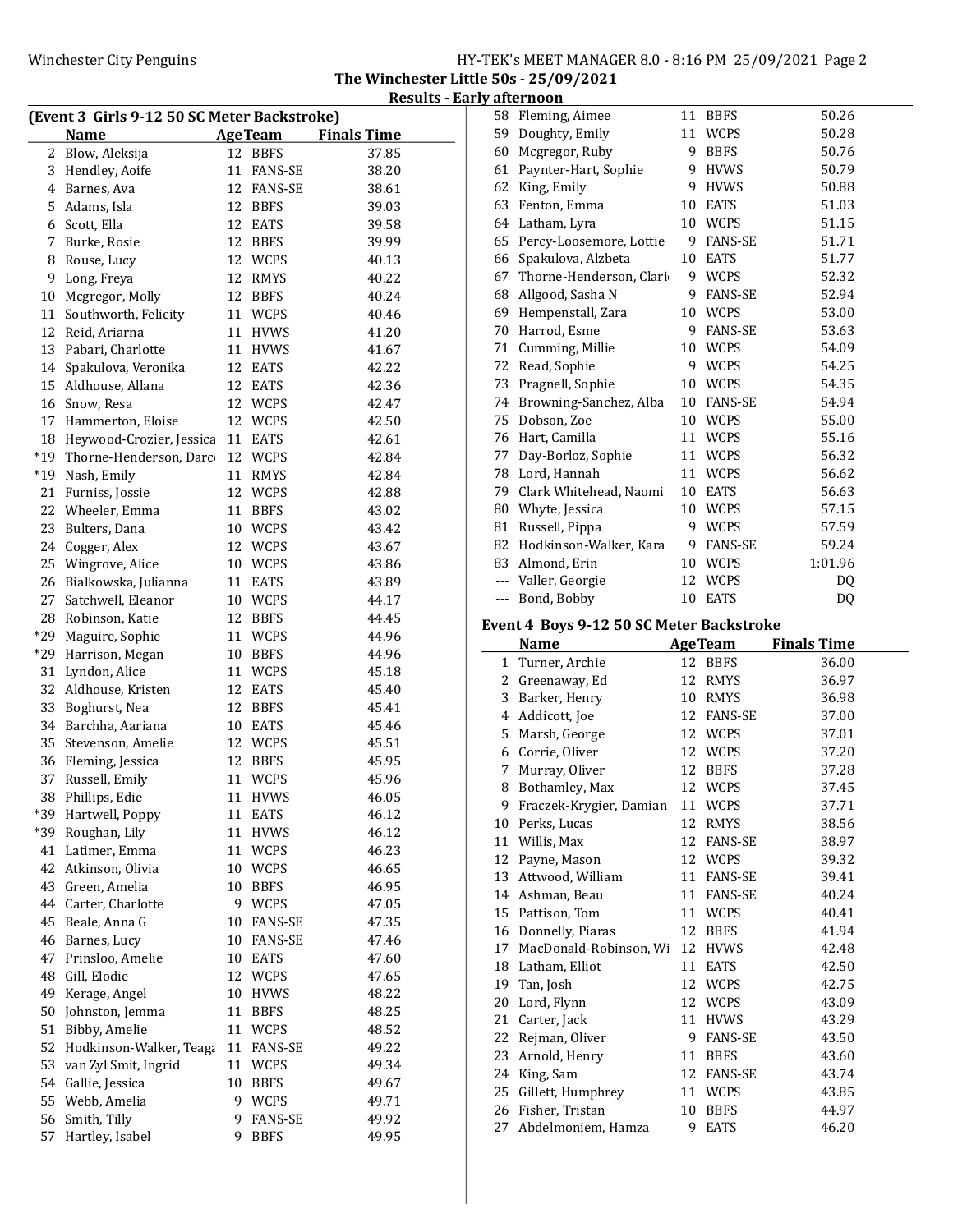The Winchester Little 50s - 25/09/2021 Results - Early afternoon

| (Event 4 Boys 9-12 50 SC Meter Backstroke) |                                             |    |                 |                    |  |
|--------------------------------------------|---------------------------------------------|----|-----------------|--------------------|--|
|                                            | <b>Name</b>                                 |    | <b>Age Team</b> | <b>Finals Time</b> |  |
| 28                                         | Hartley, Edward                             | 12 | <b>BBFS</b>     | 46.96              |  |
| 29                                         | Henderson, Alfie                            | 12 | <b>EATS</b>     | 47.06              |  |
| 30                                         | Beale, Joseph D                             |    | 10 FANS-SE      | 47.31              |  |
| 31                                         | Robinson, Owen                              |    | 9 WCPS          | 47.52              |  |
| 32                                         | Saunders, Benjamin                          |    | 12 HVWS         | 48.26              |  |
| 33                                         | Rouse, Henry                                |    | 10 BBFS         | 49.35              |  |
| 34                                         | Bowker, Harry                               |    | 11 WCPS         | 49.47              |  |
| 35                                         | Vandervelde, Joshua                         |    | 10 WCPS         | 49.66              |  |
| 36                                         | Exley, Mack                                 |    | 11 WCPS         | 49.99              |  |
| 37                                         | Wright, James                               |    | 10 BBFS         | 50.60              |  |
| 38                                         | Payne, Leyton                               |    | 10 WCPS         | 50.82              |  |
| 39                                         | Bratty, Samuel                              |    | 12 HVWS         | 51.66              |  |
| 40                                         | Whittaker, Christopher                      |    | 11 WCPS         | 52.83              |  |
|                                            |                                             |    |                 |                    |  |
| 41                                         | Wasenczuk, Ben                              |    | 11 EATS         | 53.73              |  |
| 42                                         | Scott, Alex                                 |    | 10 EATS         | 54.06              |  |
| 43                                         | Vere, Otis                                  |    | 11 HVWS         | 54.58              |  |
| 44                                         | Vere, Fenton                                |    | 9 HVWS          | 55.41              |  |
| 45                                         | Smith, Max                                  |    | 9 WCPS          | 57.24              |  |
|                                            | 46 Wingrove, William                        |    | 9 WCPS          | 57.46              |  |
| 47                                         | Wheeler, Jacob                              |    | 9 WCPS          | 57.98              |  |
|                                            | 48 Latham, Hugo                             |    | 9 WCPS          | 1:01.83            |  |
| $--$                                       | Sharpe, Austin R                            |    | 11 FANS-SE      | DQ                 |  |
|                                            |                                             |    |                 |                    |  |
|                                            | Event 5 Girls 9-12 50 SC Meter Breaststroke |    |                 |                    |  |
|                                            | <b>Name</b>                                 |    | <b>AgeTeam</b>  | <b>Finals Time</b> |  |
| $\mathbf{1}$                               | Adams, Isla                                 | 12 | <b>BBFS</b>     | 39.28              |  |
| 2                                          | Blow, Aleksija                              | 12 | BBFS            | 39.37              |  |
| 3                                          | Jones, Freya                                | 12 | HVWS            | 40.55              |  |
| 4                                          | Payne, Imani                                |    | 12 RMYS         | 41.58              |  |
| 5                                          | Ainsworth-Fletcher, Emil                    |    | 12 WCPS         | 41.89              |  |
| 6                                          | Nash, Alba                                  |    | 11 WCPS         | 42.57              |  |
| 7                                          | Campbell, Honor                             |    | 12 WCPS         | 43.30              |  |
| 8                                          | Barnes, Ava                                 |    | 12 FANS-SE      | 44.22              |  |
| 9                                          | Burke, Rosie                                |    | 12 BBFS         | 45.05              |  |
| 10                                         | Pabari, Charlotte                           |    | 11 HVWS         | 45.48              |  |
| 11                                         | Hendley, Aoife                              |    | 11 FANS-SE      | 45.66              |  |
| $*12$                                      | Wheeler, Emma                               |    | 11 BBFS         | 46.14              |  |
| $*12$                                      | Snow, Resa                                  | 12 | <b>WCPS</b>     | 46.14              |  |
| 14                                         | Valler, Georgie                             | 12 | <b>WCPS</b>     | 47.22              |  |
| 15                                         | Wingrove, Alice                             | 10 | WCPS            | 47.64              |  |
| 16                                         | Pragnell, Eva                               | 12 | WCPS            | 48.31              |  |
| 17                                         | Roughan, Lily                               | 11 | <b>HVWS</b>     | 48.54              |  |
| 18                                         | Thorne-Henderson, Darc                      |    | 12 WCPS         | 48.97              |  |
|                                            |                                             |    |                 |                    |  |
| 19                                         | Hodkinson-Walker, Teaga                     | 11 | <b>FANS-SE</b>  | 48.99              |  |
| 20                                         | Mcgregor, Molly                             | 12 | <b>BBFS</b>     | 49.03              |  |
| 21                                         | Hart, Camilla                               | 11 | <b>WCPS</b>     | 49.14              |  |
| 22                                         | Aldhouse, Allana                            | 12 | EATS            | 49.18              |  |
| 23                                         | Perry, Isla                                 | 11 | <b>WCPS</b>     | 49.20              |  |
| 24                                         | Hartwell, Poppy                             | 11 | EATS            | 49.47              |  |
| 25                                         | Johnston, Jemma                             | 11 | <b>BBFS</b>     | 49.62              |  |
| 26                                         | Southworth, Felicity                        | 11 | WCPS            | 49.72              |  |
| 27                                         | Cogger, Alex                                | 12 | <b>WCPS</b>     | 50.42              |  |
| 28                                         | Nash, Emily                                 | 11 | RMYS            | 50.79              |  |
| 29                                         | Bulters, Dana                               | 10 | <b>WCPS</b>     | 50.86              |  |
| 30                                         | Harrison, Megan                             | 10 | <b>BBFS</b>     | 51.41              |  |
| 31                                         | Gill, Elodie                                | 12 | <b>WCPS</b>     | 51.77              |  |

| 33<br>Hammerton, Eloise<br>12 WCPS<br>52.01<br>34<br>Webb, Amelia<br>9 WCPS<br>52.09<br>35<br>12 WCPS<br>52.25<br>Stevenson, Amelie<br>36<br>Latimer, Emma<br><b>WCPS</b><br>52.39<br>11<br>Aldhouse, Kristen<br>37<br>12 EATS<br>52.43<br>38<br>Pragnell, Sophie<br>10 WCPS<br>52.86<br>39<br>Hartley, Isabel<br>9 BBFS<br>53.03<br>40<br>Reid, Ariarna<br>11<br><b>HVWS</b><br>53.19<br>41<br>Lyndon, Alice<br>11<br><b>WCPS</b><br>53.88<br>Fleming, Jessica<br>42<br>12 BBFS<br>54.36<br>43<br>van Zyl Smit, Ingrid<br>11 WCPS<br>54.48<br>44<br>Boghurst, Nea<br>12 BBFS<br>55.18<br>55.25<br>45<br>Browning-Sanchez, Alba<br>10 FANS-SE<br>Atkinson, Olivia<br>46<br>10 WCPS<br>55.76<br>47<br>Fenton, Emma<br>10 EATS<br>55.80<br>48<br>Green, Amelia<br>56.21<br>10 BBFS<br>Prinsloo, Amelie<br>49<br>56.59<br>10 EATS<br>McIver, Georgie<br>50<br>10 WCPS<br>56.86<br>51<br>Carter, Charlotte<br>9 WCPS<br>56.97<br>52<br>Barnes, Lucy<br>FANS-SE<br>57.24<br>10<br>53<br>Phillips, Edie<br>11<br><b>HVWS</b><br>57.52<br>54<br>Gover, Molly<br>10 HVWS<br>57.95<br>55<br>Thorne-Henderson, Clari<br>9 WCPS<br>58.12<br>56<br>Mcgregor, Ruby<br>9<br><b>BBFS</b><br>58.27<br>57<br>Fleming, Aimee<br>11<br>58.31<br><b>BBFS</b><br>58<br>Salmon, Erin<br>9 FANS-SE<br>58.78<br>Smith, Tilly<br>59<br>9 FANS-SE<br>58.96<br>60<br>Allgood, Sasha N<br>9 FANS-SE<br>59.37<br>61<br>Paynter-Hart, Sophie<br>9<br><b>HVWS</b><br>59.65<br>62<br>King, Emily<br>9<br><b>HVWS</b><br>1:00.33<br>63<br>Read, Sophie<br>9<br>WCPS<br>1:00.80<br>64<br>Barchha, Aariana<br>10 EATS<br>1:01.00<br>65<br>Whyte, Jessica<br>10 WCPS<br>1:01.12<br>66<br>Cumming, Millie<br>10 WCPS<br>1:01.21<br>67<br>Lord, Hannah<br>11 WCPS<br>1:01.76<br>68<br>Percy-Loosemore, Lottie<br>9 FANS-SE<br>1:01.95<br>69<br>Kerage, Angel<br>10<br><b>HVWS</b><br>1:02.75<br>70<br>Harris, Molly<br>10<br><b>WCPS</b><br>1:02.82<br>Gallie, Jessica<br>1:03.21<br>71<br>10 BBFS<br>Day-Borloz, Sophie<br><b>WCPS</b><br>72<br>11<br>1:04.57<br>73<br>Barfield, Emily<br><b>WCPS</b><br>11<br>1:04.96<br>74<br>Harrod, Esme<br>9<br>FANS-SE<br>1:08.00<br>75<br>Russell, Pippa<br>9<br><b>WCPS</b><br>1:09.63<br>Hodkinson-Walker, Kara<br>FANS-SE<br>1:10.76<br>76<br>9.<br>Spakulova, Veronika<br><b>EATS</b><br>12<br>DQ<br>$- - -$<br>Spakulova, Alzbeta<br>10 EATS<br>DQ<br>$\cdots$<br>--- Furniss, Jossie<br>12 WCPS<br>DQ<br>--- Long, Freya<br>12<br>DQ<br><b>RMYS</b><br>--- van Willigen, Amy<br>DQ<br>11<br>EATS<br>--- Bond, Bobby<br>DQ<br>10<br><b>EATS</b><br>--- Clark Whitehead, Naomi<br><b>EATS</b><br>DQ<br>10<br>Fyent 6, Roys 9-12 50 SC Meter Rreaststroke | 32 | Satchwell, Eleanor | 10 WCPS | 51.85 |
|----------------------------------------------------------------------------------------------------------------------------------------------------------------------------------------------------------------------------------------------------------------------------------------------------------------------------------------------------------------------------------------------------------------------------------------------------------------------------------------------------------------------------------------------------------------------------------------------------------------------------------------------------------------------------------------------------------------------------------------------------------------------------------------------------------------------------------------------------------------------------------------------------------------------------------------------------------------------------------------------------------------------------------------------------------------------------------------------------------------------------------------------------------------------------------------------------------------------------------------------------------------------------------------------------------------------------------------------------------------------------------------------------------------------------------------------------------------------------------------------------------------------------------------------------------------------------------------------------------------------------------------------------------------------------------------------------------------------------------------------------------------------------------------------------------------------------------------------------------------------------------------------------------------------------------------------------------------------------------------------------------------------------------------------------------------------------------------------------------------------------------------------------------------------------------------------------------------------------------------------------------------------------------------------------------------------------------------------------------------------------------------------------------------------------------------------------------------------------------------------------------------------------------------------------------------------------------------------------------------------------------------------------------------|----|--------------------|---------|-------|
|                                                                                                                                                                                                                                                                                                                                                                                                                                                                                                                                                                                                                                                                                                                                                                                                                                                                                                                                                                                                                                                                                                                                                                                                                                                                                                                                                                                                                                                                                                                                                                                                                                                                                                                                                                                                                                                                                                                                                                                                                                                                                                                                                                                                                                                                                                                                                                                                                                                                                                                                                                                                                                                                |    |                    |         |       |
|                                                                                                                                                                                                                                                                                                                                                                                                                                                                                                                                                                                                                                                                                                                                                                                                                                                                                                                                                                                                                                                                                                                                                                                                                                                                                                                                                                                                                                                                                                                                                                                                                                                                                                                                                                                                                                                                                                                                                                                                                                                                                                                                                                                                                                                                                                                                                                                                                                                                                                                                                                                                                                                                |    |                    |         |       |
|                                                                                                                                                                                                                                                                                                                                                                                                                                                                                                                                                                                                                                                                                                                                                                                                                                                                                                                                                                                                                                                                                                                                                                                                                                                                                                                                                                                                                                                                                                                                                                                                                                                                                                                                                                                                                                                                                                                                                                                                                                                                                                                                                                                                                                                                                                                                                                                                                                                                                                                                                                                                                                                                |    |                    |         |       |
|                                                                                                                                                                                                                                                                                                                                                                                                                                                                                                                                                                                                                                                                                                                                                                                                                                                                                                                                                                                                                                                                                                                                                                                                                                                                                                                                                                                                                                                                                                                                                                                                                                                                                                                                                                                                                                                                                                                                                                                                                                                                                                                                                                                                                                                                                                                                                                                                                                                                                                                                                                                                                                                                |    |                    |         |       |
|                                                                                                                                                                                                                                                                                                                                                                                                                                                                                                                                                                                                                                                                                                                                                                                                                                                                                                                                                                                                                                                                                                                                                                                                                                                                                                                                                                                                                                                                                                                                                                                                                                                                                                                                                                                                                                                                                                                                                                                                                                                                                                                                                                                                                                                                                                                                                                                                                                                                                                                                                                                                                                                                |    |                    |         |       |
|                                                                                                                                                                                                                                                                                                                                                                                                                                                                                                                                                                                                                                                                                                                                                                                                                                                                                                                                                                                                                                                                                                                                                                                                                                                                                                                                                                                                                                                                                                                                                                                                                                                                                                                                                                                                                                                                                                                                                                                                                                                                                                                                                                                                                                                                                                                                                                                                                                                                                                                                                                                                                                                                |    |                    |         |       |
|                                                                                                                                                                                                                                                                                                                                                                                                                                                                                                                                                                                                                                                                                                                                                                                                                                                                                                                                                                                                                                                                                                                                                                                                                                                                                                                                                                                                                                                                                                                                                                                                                                                                                                                                                                                                                                                                                                                                                                                                                                                                                                                                                                                                                                                                                                                                                                                                                                                                                                                                                                                                                                                                |    |                    |         |       |
|                                                                                                                                                                                                                                                                                                                                                                                                                                                                                                                                                                                                                                                                                                                                                                                                                                                                                                                                                                                                                                                                                                                                                                                                                                                                                                                                                                                                                                                                                                                                                                                                                                                                                                                                                                                                                                                                                                                                                                                                                                                                                                                                                                                                                                                                                                                                                                                                                                                                                                                                                                                                                                                                |    |                    |         |       |
|                                                                                                                                                                                                                                                                                                                                                                                                                                                                                                                                                                                                                                                                                                                                                                                                                                                                                                                                                                                                                                                                                                                                                                                                                                                                                                                                                                                                                                                                                                                                                                                                                                                                                                                                                                                                                                                                                                                                                                                                                                                                                                                                                                                                                                                                                                                                                                                                                                                                                                                                                                                                                                                                |    |                    |         |       |
|                                                                                                                                                                                                                                                                                                                                                                                                                                                                                                                                                                                                                                                                                                                                                                                                                                                                                                                                                                                                                                                                                                                                                                                                                                                                                                                                                                                                                                                                                                                                                                                                                                                                                                                                                                                                                                                                                                                                                                                                                                                                                                                                                                                                                                                                                                                                                                                                                                                                                                                                                                                                                                                                |    |                    |         |       |
|                                                                                                                                                                                                                                                                                                                                                                                                                                                                                                                                                                                                                                                                                                                                                                                                                                                                                                                                                                                                                                                                                                                                                                                                                                                                                                                                                                                                                                                                                                                                                                                                                                                                                                                                                                                                                                                                                                                                                                                                                                                                                                                                                                                                                                                                                                                                                                                                                                                                                                                                                                                                                                                                |    |                    |         |       |
|                                                                                                                                                                                                                                                                                                                                                                                                                                                                                                                                                                                                                                                                                                                                                                                                                                                                                                                                                                                                                                                                                                                                                                                                                                                                                                                                                                                                                                                                                                                                                                                                                                                                                                                                                                                                                                                                                                                                                                                                                                                                                                                                                                                                                                                                                                                                                                                                                                                                                                                                                                                                                                                                |    |                    |         |       |
|                                                                                                                                                                                                                                                                                                                                                                                                                                                                                                                                                                                                                                                                                                                                                                                                                                                                                                                                                                                                                                                                                                                                                                                                                                                                                                                                                                                                                                                                                                                                                                                                                                                                                                                                                                                                                                                                                                                                                                                                                                                                                                                                                                                                                                                                                                                                                                                                                                                                                                                                                                                                                                                                |    |                    |         |       |
|                                                                                                                                                                                                                                                                                                                                                                                                                                                                                                                                                                                                                                                                                                                                                                                                                                                                                                                                                                                                                                                                                                                                                                                                                                                                                                                                                                                                                                                                                                                                                                                                                                                                                                                                                                                                                                                                                                                                                                                                                                                                                                                                                                                                                                                                                                                                                                                                                                                                                                                                                                                                                                                                |    |                    |         |       |
|                                                                                                                                                                                                                                                                                                                                                                                                                                                                                                                                                                                                                                                                                                                                                                                                                                                                                                                                                                                                                                                                                                                                                                                                                                                                                                                                                                                                                                                                                                                                                                                                                                                                                                                                                                                                                                                                                                                                                                                                                                                                                                                                                                                                                                                                                                                                                                                                                                                                                                                                                                                                                                                                |    |                    |         |       |
|                                                                                                                                                                                                                                                                                                                                                                                                                                                                                                                                                                                                                                                                                                                                                                                                                                                                                                                                                                                                                                                                                                                                                                                                                                                                                                                                                                                                                                                                                                                                                                                                                                                                                                                                                                                                                                                                                                                                                                                                                                                                                                                                                                                                                                                                                                                                                                                                                                                                                                                                                                                                                                                                |    |                    |         |       |
|                                                                                                                                                                                                                                                                                                                                                                                                                                                                                                                                                                                                                                                                                                                                                                                                                                                                                                                                                                                                                                                                                                                                                                                                                                                                                                                                                                                                                                                                                                                                                                                                                                                                                                                                                                                                                                                                                                                                                                                                                                                                                                                                                                                                                                                                                                                                                                                                                                                                                                                                                                                                                                                                |    |                    |         |       |
|                                                                                                                                                                                                                                                                                                                                                                                                                                                                                                                                                                                                                                                                                                                                                                                                                                                                                                                                                                                                                                                                                                                                                                                                                                                                                                                                                                                                                                                                                                                                                                                                                                                                                                                                                                                                                                                                                                                                                                                                                                                                                                                                                                                                                                                                                                                                                                                                                                                                                                                                                                                                                                                                |    |                    |         |       |
|                                                                                                                                                                                                                                                                                                                                                                                                                                                                                                                                                                                                                                                                                                                                                                                                                                                                                                                                                                                                                                                                                                                                                                                                                                                                                                                                                                                                                                                                                                                                                                                                                                                                                                                                                                                                                                                                                                                                                                                                                                                                                                                                                                                                                                                                                                                                                                                                                                                                                                                                                                                                                                                                |    |                    |         |       |
|                                                                                                                                                                                                                                                                                                                                                                                                                                                                                                                                                                                                                                                                                                                                                                                                                                                                                                                                                                                                                                                                                                                                                                                                                                                                                                                                                                                                                                                                                                                                                                                                                                                                                                                                                                                                                                                                                                                                                                                                                                                                                                                                                                                                                                                                                                                                                                                                                                                                                                                                                                                                                                                                |    |                    |         |       |
|                                                                                                                                                                                                                                                                                                                                                                                                                                                                                                                                                                                                                                                                                                                                                                                                                                                                                                                                                                                                                                                                                                                                                                                                                                                                                                                                                                                                                                                                                                                                                                                                                                                                                                                                                                                                                                                                                                                                                                                                                                                                                                                                                                                                                                                                                                                                                                                                                                                                                                                                                                                                                                                                |    |                    |         |       |
|                                                                                                                                                                                                                                                                                                                                                                                                                                                                                                                                                                                                                                                                                                                                                                                                                                                                                                                                                                                                                                                                                                                                                                                                                                                                                                                                                                                                                                                                                                                                                                                                                                                                                                                                                                                                                                                                                                                                                                                                                                                                                                                                                                                                                                                                                                                                                                                                                                                                                                                                                                                                                                                                |    |                    |         |       |
|                                                                                                                                                                                                                                                                                                                                                                                                                                                                                                                                                                                                                                                                                                                                                                                                                                                                                                                                                                                                                                                                                                                                                                                                                                                                                                                                                                                                                                                                                                                                                                                                                                                                                                                                                                                                                                                                                                                                                                                                                                                                                                                                                                                                                                                                                                                                                                                                                                                                                                                                                                                                                                                                |    |                    |         |       |
|                                                                                                                                                                                                                                                                                                                                                                                                                                                                                                                                                                                                                                                                                                                                                                                                                                                                                                                                                                                                                                                                                                                                                                                                                                                                                                                                                                                                                                                                                                                                                                                                                                                                                                                                                                                                                                                                                                                                                                                                                                                                                                                                                                                                                                                                                                                                                                                                                                                                                                                                                                                                                                                                |    |                    |         |       |
|                                                                                                                                                                                                                                                                                                                                                                                                                                                                                                                                                                                                                                                                                                                                                                                                                                                                                                                                                                                                                                                                                                                                                                                                                                                                                                                                                                                                                                                                                                                                                                                                                                                                                                                                                                                                                                                                                                                                                                                                                                                                                                                                                                                                                                                                                                                                                                                                                                                                                                                                                                                                                                                                |    |                    |         |       |
|                                                                                                                                                                                                                                                                                                                                                                                                                                                                                                                                                                                                                                                                                                                                                                                                                                                                                                                                                                                                                                                                                                                                                                                                                                                                                                                                                                                                                                                                                                                                                                                                                                                                                                                                                                                                                                                                                                                                                                                                                                                                                                                                                                                                                                                                                                                                                                                                                                                                                                                                                                                                                                                                |    |                    |         |       |
|                                                                                                                                                                                                                                                                                                                                                                                                                                                                                                                                                                                                                                                                                                                                                                                                                                                                                                                                                                                                                                                                                                                                                                                                                                                                                                                                                                                                                                                                                                                                                                                                                                                                                                                                                                                                                                                                                                                                                                                                                                                                                                                                                                                                                                                                                                                                                                                                                                                                                                                                                                                                                                                                |    |                    |         |       |
|                                                                                                                                                                                                                                                                                                                                                                                                                                                                                                                                                                                                                                                                                                                                                                                                                                                                                                                                                                                                                                                                                                                                                                                                                                                                                                                                                                                                                                                                                                                                                                                                                                                                                                                                                                                                                                                                                                                                                                                                                                                                                                                                                                                                                                                                                                                                                                                                                                                                                                                                                                                                                                                                |    |                    |         |       |
|                                                                                                                                                                                                                                                                                                                                                                                                                                                                                                                                                                                                                                                                                                                                                                                                                                                                                                                                                                                                                                                                                                                                                                                                                                                                                                                                                                                                                                                                                                                                                                                                                                                                                                                                                                                                                                                                                                                                                                                                                                                                                                                                                                                                                                                                                                                                                                                                                                                                                                                                                                                                                                                                |    |                    |         |       |
|                                                                                                                                                                                                                                                                                                                                                                                                                                                                                                                                                                                                                                                                                                                                                                                                                                                                                                                                                                                                                                                                                                                                                                                                                                                                                                                                                                                                                                                                                                                                                                                                                                                                                                                                                                                                                                                                                                                                                                                                                                                                                                                                                                                                                                                                                                                                                                                                                                                                                                                                                                                                                                                                |    |                    |         |       |
|                                                                                                                                                                                                                                                                                                                                                                                                                                                                                                                                                                                                                                                                                                                                                                                                                                                                                                                                                                                                                                                                                                                                                                                                                                                                                                                                                                                                                                                                                                                                                                                                                                                                                                                                                                                                                                                                                                                                                                                                                                                                                                                                                                                                                                                                                                                                                                                                                                                                                                                                                                                                                                                                |    |                    |         |       |
|                                                                                                                                                                                                                                                                                                                                                                                                                                                                                                                                                                                                                                                                                                                                                                                                                                                                                                                                                                                                                                                                                                                                                                                                                                                                                                                                                                                                                                                                                                                                                                                                                                                                                                                                                                                                                                                                                                                                                                                                                                                                                                                                                                                                                                                                                                                                                                                                                                                                                                                                                                                                                                                                |    |                    |         |       |
|                                                                                                                                                                                                                                                                                                                                                                                                                                                                                                                                                                                                                                                                                                                                                                                                                                                                                                                                                                                                                                                                                                                                                                                                                                                                                                                                                                                                                                                                                                                                                                                                                                                                                                                                                                                                                                                                                                                                                                                                                                                                                                                                                                                                                                                                                                                                                                                                                                                                                                                                                                                                                                                                |    |                    |         |       |
|                                                                                                                                                                                                                                                                                                                                                                                                                                                                                                                                                                                                                                                                                                                                                                                                                                                                                                                                                                                                                                                                                                                                                                                                                                                                                                                                                                                                                                                                                                                                                                                                                                                                                                                                                                                                                                                                                                                                                                                                                                                                                                                                                                                                                                                                                                                                                                                                                                                                                                                                                                                                                                                                |    |                    |         |       |
|                                                                                                                                                                                                                                                                                                                                                                                                                                                                                                                                                                                                                                                                                                                                                                                                                                                                                                                                                                                                                                                                                                                                                                                                                                                                                                                                                                                                                                                                                                                                                                                                                                                                                                                                                                                                                                                                                                                                                                                                                                                                                                                                                                                                                                                                                                                                                                                                                                                                                                                                                                                                                                                                |    |                    |         |       |
|                                                                                                                                                                                                                                                                                                                                                                                                                                                                                                                                                                                                                                                                                                                                                                                                                                                                                                                                                                                                                                                                                                                                                                                                                                                                                                                                                                                                                                                                                                                                                                                                                                                                                                                                                                                                                                                                                                                                                                                                                                                                                                                                                                                                                                                                                                                                                                                                                                                                                                                                                                                                                                                                |    |                    |         |       |
|                                                                                                                                                                                                                                                                                                                                                                                                                                                                                                                                                                                                                                                                                                                                                                                                                                                                                                                                                                                                                                                                                                                                                                                                                                                                                                                                                                                                                                                                                                                                                                                                                                                                                                                                                                                                                                                                                                                                                                                                                                                                                                                                                                                                                                                                                                                                                                                                                                                                                                                                                                                                                                                                |    |                    |         |       |
|                                                                                                                                                                                                                                                                                                                                                                                                                                                                                                                                                                                                                                                                                                                                                                                                                                                                                                                                                                                                                                                                                                                                                                                                                                                                                                                                                                                                                                                                                                                                                                                                                                                                                                                                                                                                                                                                                                                                                                                                                                                                                                                                                                                                                                                                                                                                                                                                                                                                                                                                                                                                                                                                |    |                    |         |       |
|                                                                                                                                                                                                                                                                                                                                                                                                                                                                                                                                                                                                                                                                                                                                                                                                                                                                                                                                                                                                                                                                                                                                                                                                                                                                                                                                                                                                                                                                                                                                                                                                                                                                                                                                                                                                                                                                                                                                                                                                                                                                                                                                                                                                                                                                                                                                                                                                                                                                                                                                                                                                                                                                |    |                    |         |       |
|                                                                                                                                                                                                                                                                                                                                                                                                                                                                                                                                                                                                                                                                                                                                                                                                                                                                                                                                                                                                                                                                                                                                                                                                                                                                                                                                                                                                                                                                                                                                                                                                                                                                                                                                                                                                                                                                                                                                                                                                                                                                                                                                                                                                                                                                                                                                                                                                                                                                                                                                                                                                                                                                |    |                    |         |       |
|                                                                                                                                                                                                                                                                                                                                                                                                                                                                                                                                                                                                                                                                                                                                                                                                                                                                                                                                                                                                                                                                                                                                                                                                                                                                                                                                                                                                                                                                                                                                                                                                                                                                                                                                                                                                                                                                                                                                                                                                                                                                                                                                                                                                                                                                                                                                                                                                                                                                                                                                                                                                                                                                |    |                    |         |       |
|                                                                                                                                                                                                                                                                                                                                                                                                                                                                                                                                                                                                                                                                                                                                                                                                                                                                                                                                                                                                                                                                                                                                                                                                                                                                                                                                                                                                                                                                                                                                                                                                                                                                                                                                                                                                                                                                                                                                                                                                                                                                                                                                                                                                                                                                                                                                                                                                                                                                                                                                                                                                                                                                |    |                    |         |       |
|                                                                                                                                                                                                                                                                                                                                                                                                                                                                                                                                                                                                                                                                                                                                                                                                                                                                                                                                                                                                                                                                                                                                                                                                                                                                                                                                                                                                                                                                                                                                                                                                                                                                                                                                                                                                                                                                                                                                                                                                                                                                                                                                                                                                                                                                                                                                                                                                                                                                                                                                                                                                                                                                |    |                    |         |       |
|                                                                                                                                                                                                                                                                                                                                                                                                                                                                                                                                                                                                                                                                                                                                                                                                                                                                                                                                                                                                                                                                                                                                                                                                                                                                                                                                                                                                                                                                                                                                                                                                                                                                                                                                                                                                                                                                                                                                                                                                                                                                                                                                                                                                                                                                                                                                                                                                                                                                                                                                                                                                                                                                |    |                    |         |       |
|                                                                                                                                                                                                                                                                                                                                                                                                                                                                                                                                                                                                                                                                                                                                                                                                                                                                                                                                                                                                                                                                                                                                                                                                                                                                                                                                                                                                                                                                                                                                                                                                                                                                                                                                                                                                                                                                                                                                                                                                                                                                                                                                                                                                                                                                                                                                                                                                                                                                                                                                                                                                                                                                |    |                    |         |       |
|                                                                                                                                                                                                                                                                                                                                                                                                                                                                                                                                                                                                                                                                                                                                                                                                                                                                                                                                                                                                                                                                                                                                                                                                                                                                                                                                                                                                                                                                                                                                                                                                                                                                                                                                                                                                                                                                                                                                                                                                                                                                                                                                                                                                                                                                                                                                                                                                                                                                                                                                                                                                                                                                |    |                    |         |       |
|                                                                                                                                                                                                                                                                                                                                                                                                                                                                                                                                                                                                                                                                                                                                                                                                                                                                                                                                                                                                                                                                                                                                                                                                                                                                                                                                                                                                                                                                                                                                                                                                                                                                                                                                                                                                                                                                                                                                                                                                                                                                                                                                                                                                                                                                                                                                                                                                                                                                                                                                                                                                                                                                |    |                    |         |       |
|                                                                                                                                                                                                                                                                                                                                                                                                                                                                                                                                                                                                                                                                                                                                                                                                                                                                                                                                                                                                                                                                                                                                                                                                                                                                                                                                                                                                                                                                                                                                                                                                                                                                                                                                                                                                                                                                                                                                                                                                                                                                                                                                                                                                                                                                                                                                                                                                                                                                                                                                                                                                                                                                |    |                    |         |       |
|                                                                                                                                                                                                                                                                                                                                                                                                                                                                                                                                                                                                                                                                                                                                                                                                                                                                                                                                                                                                                                                                                                                                                                                                                                                                                                                                                                                                                                                                                                                                                                                                                                                                                                                                                                                                                                                                                                                                                                                                                                                                                                                                                                                                                                                                                                                                                                                                                                                                                                                                                                                                                                                                |    |                    |         |       |
|                                                                                                                                                                                                                                                                                                                                                                                                                                                                                                                                                                                                                                                                                                                                                                                                                                                                                                                                                                                                                                                                                                                                                                                                                                                                                                                                                                                                                                                                                                                                                                                                                                                                                                                                                                                                                                                                                                                                                                                                                                                                                                                                                                                                                                                                                                                                                                                                                                                                                                                                                                                                                                                                |    |                    |         |       |
|                                                                                                                                                                                                                                                                                                                                                                                                                                                                                                                                                                                                                                                                                                                                                                                                                                                                                                                                                                                                                                                                                                                                                                                                                                                                                                                                                                                                                                                                                                                                                                                                                                                                                                                                                                                                                                                                                                                                                                                                                                                                                                                                                                                                                                                                                                                                                                                                                                                                                                                                                                                                                                                                |    |                    |         |       |
|                                                                                                                                                                                                                                                                                                                                                                                                                                                                                                                                                                                                                                                                                                                                                                                                                                                                                                                                                                                                                                                                                                                                                                                                                                                                                                                                                                                                                                                                                                                                                                                                                                                                                                                                                                                                                                                                                                                                                                                                                                                                                                                                                                                                                                                                                                                                                                                                                                                                                                                                                                                                                                                                |    |                    |         |       |

#### Event 6 Boys 9-12 50 SC Meter Breaststroke

| <b>Name</b>        | <b>AgeTeam</b> | <b>Finals Time</b> |
|--------------------|----------------|--------------------|
| 1 Tarmey, Will     | 12 WCPS        | 38.62              |
| 2 Greenaway, Ed    | 12 RMYS        | 40.12              |
| 3 Attwood, William | 11 FANS-SE     | 40.15              |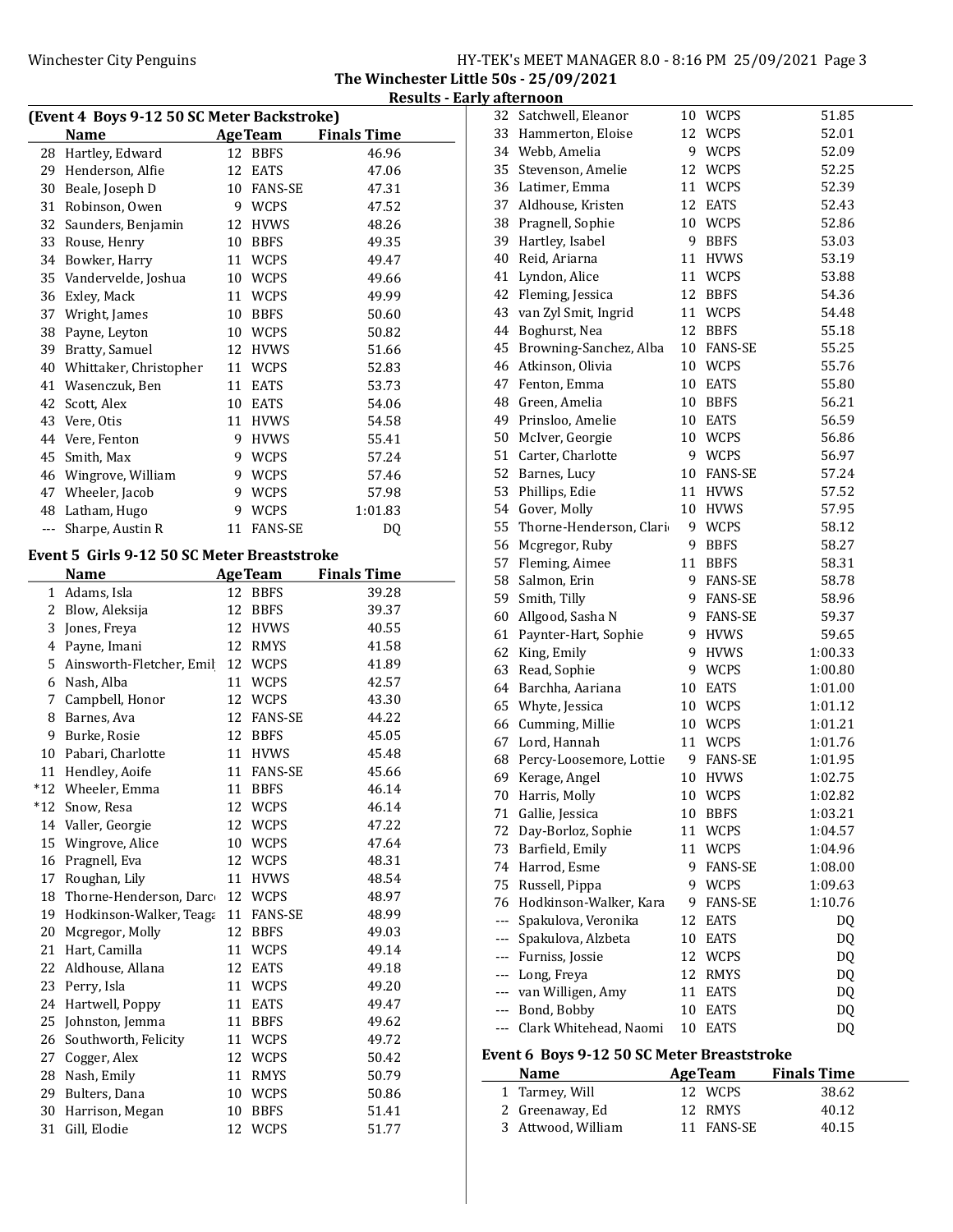The Winchester Little 50s - 25/09/2021 Results - Early afternoon

| (Event 6 Boys 9-12 50 SC Meter Breaststroke) |                                          |                 |                     |                    |  |
|----------------------------------------------|------------------------------------------|-----------------|---------------------|--------------------|--|
|                                              | Name                                     |                 | <b>AgeTeam</b>      | <b>Finals Time</b> |  |
| 4                                            | Turner, Archie                           | 12              | <b>BBFS</b>         | 40.24              |  |
| 5                                            | Murray, Oliver                           | 12              | <b>BBFS</b>         | 41.90              |  |
| 6                                            | Donnelly, Piaras                         |                 | 12 BBFS             | 42.59              |  |
| 7                                            | Corrie, Oliver                           |                 | 12 WCPS             | 43.22              |  |
| 8                                            | Fraczek-Krygier, Damian                  |                 | 11 WCPS             | 44.52              |  |
| 9                                            | Pattison, Tom                            |                 | 11 WCPS             | 44.67              |  |
| 10                                           | Latham, Elliot                           | 11              | EATS                | 45.02              |  |
| 11                                           | Gammage, Alexander                       |                 | 10 EATS             | 45.10              |  |
| 12                                           | Barker, Henry                            |                 | 10 RMYS             | 45.35              |  |
| 13                                           | Payne, Mason                             |                 | 12 WCPS             | 45.60              |  |
| 14                                           | Willis, Max                              |                 | 12 FANS-SE          | 48.37              |  |
| 15                                           | Hassett, Michael W                       |                 | 11 FANS-SE          | 49.44              |  |
| 16                                           | Addicott, Joe                            |                 | 12 FANS-SE          | 49.95              |  |
|                                              |                                          |                 |                     |                    |  |
| 17                                           | Hartley, Edward                          |                 | 12 BBFS             | 50.60              |  |
| 18                                           | Bowker, Harry                            |                 | 11 WCPS             | 50.62              |  |
| 19                                           | Abdelmoniem, Hamza                       |                 | 9 EATS              | 50.70              |  |
| 20                                           | Drew, Oliver                             |                 | 12 HVWS             | 50.72              |  |
| 21                                           | Tan, Josh                                |                 | 12 WCPS             | 51.08              |  |
| 22                                           | Ashman, Beau                             |                 | 11 FANS-SE          | 51.11              |  |
| 23                                           | MacDonald-Robinson, Wi                   | 12              | <b>HVWS</b>         | 51.55              |  |
| 24                                           | Robinson, Owen                           |                 | 9 WCPS              | 51.82              |  |
| 25                                           | Gillett, Humphrey                        | 11              | <b>WCPS</b>         | 52.43              |  |
| 26                                           | Carter, Jack                             |                 | 11 HVWS             | 53.42              |  |
| 27                                           | Vandervelde, Joshua                      |                 | 10 WCPS             | 53.53              |  |
| 28                                           | Sharpe, Austin R                         |                 | 11 FANS-SE          | 53.54              |  |
| 29                                           | King, Sam                                |                 | 12 FANS-SE          | 53.93              |  |
| 30                                           | Bratty, Samuel                           |                 | 12 HVWS             | 54.74              |  |
| 31                                           | Salmon, Ryan                             |                 | 11 FANS-SE          | 54.76              |  |
| 32                                           | Arnold, Henry                            |                 | 11 BBFS             | 54.81              |  |
| 33                                           | Taylor, Alistair                         |                 | 11 EATS             | 55.21              |  |
| 34                                           | Bradley, Bertie                          |                 | 10 WCPS             | 55.61              |  |
| 35                                           | Beale, Joseph D                          |                 | 10 FANS-SE          | 55.92              |  |
| 36                                           | Fisher, Tristan                          |                 | 10 BBFS             | 57.12              |  |
| 37                                           | Rejman, Oliver                           |                 | 9 FANS-SE           | 57.65              |  |
| 38                                           | Guo, Kevin                               |                 | 10 WCPS             | 57.74              |  |
| 39                                           | Henderson, Alfie                         |                 | 12 EATS             | 58.31              |  |
| 40                                           | Wasenczuk, Ben                           | 11              | <b>EATS</b>         | 58.41              |  |
| 41                                           | Scott, Alex                              | 10              |                     | 58.51              |  |
| 42                                           |                                          | 10              | EATS<br><b>BBFS</b> |                    |  |
|                                              | Wright, James                            |                 |                     | 59.16              |  |
| 43                                           | Wingrove, William                        | 9               | <b>WCPS</b>         | 59.90              |  |
| 44                                           | Whittaker, Christopher                   | 11              | WCPS                | 1:00.25            |  |
| 45                                           | Saunders, Benjamin                       | 12              | <b>HVWS</b>         | 1:01.85            |  |
| 46                                           | Payne, Leyton                            | 10 <sup>°</sup> | WCPS                | 1:02.00            |  |
| 47                                           | Wheeler, Jacob                           | 9               | <b>WCPS</b>         | 1:07.46            |  |
| 48                                           | Vere, Otis                               | 11              | <b>HVWS</b>         | 1:08.08            |  |
| 49                                           | Vere, Fenton                             | 9               | <b>HVWS</b>         | 1:10.97            |  |
|                                              | 50 Latham, Hugo                          |                 | 9 WCPS              | 1:15.13            |  |
|                                              | --- Smallman, Tom                        | 12              | <b>WCPS</b>         | DQ                 |  |
| ---                                          | Rouse, Henry                             | 10              | <b>BBFS</b>         | DQ                 |  |
|                                              | Event 7 Girls 9-12 50 SC Meter Freestyle |                 |                     |                    |  |
|                                              | <b>Name</b>                              |                 | <b>AgeTeam</b>      | <b>Finals Time</b> |  |
|                                              |                                          | 12              |                     |                    |  |
| 1                                            | Ainsworth-Fletcher, Emil                 |                 | <b>WCPS</b>         | 31.12              |  |
| 2                                            | Campbell, Honor                          | 12              | <b>WCPS</b>         | 31.49              |  |
| 3                                            | Payne, Imani                             | 12              | RMYS                | 31.74              |  |
| 4                                            | Long, Freya                              | 12              | <b>RMYS</b>         | 32.72              |  |

| 5. | Barnes, Ava              |    | 12 FANS-SE  | 33.20 |
|----|--------------------------|----|-------------|-------|
|    | 6 Scott, Ella            |    | 12 EATS     | 33.30 |
| 7  | Blow, Aleksija           |    | 12 BBFS     | 33.32 |
| 8  | Jones, Freya             |    | 12 HVWS     | 33.48 |
| 9  | Burke, Rosie             |    | 12 BBFS     | 33.99 |
| 10 | Mcgregor, Molly          | 12 | <b>BBFS</b> | 34.01 |
| 11 | Adams, Isla              | 12 | <b>BBFS</b> | 34.16 |
| 12 | Aldhouse, Allana         |    | 12 EATS     | 34.74 |
| 13 | Nash, Alba               | 11 | <b>WCPS</b> | 34.92 |
|    | 14 Spakulova, Veronika   |    | 12 EATS     | 34.95 |
|    | 15 Russell, Emily        |    | 11 WCPS     | 35.51 |
|    | 16 Wingrove, Alice       |    | 10 WCPS     | 35.77 |
| 17 | Bialkowska, Julianna     |    | 11 EATS     | 35.96 |
| 18 | Heywood-Crozier, Jessica |    | 11 EATS     | 36.06 |
| 19 | Bulters, Dana            |    | 10 WCPS     | 36.09 |
| 20 | van Willigen, Amy        |    | 11 EATS     | 36.51 |
| 21 | Wheeler, Emma            | 11 | <b>BBFS</b> | 36.61 |
| 22 | Pabari, Charlotte        |    | 11 HVWS     | 36.76 |
| 23 | Reid, Ariarna            | 11 | <b>HVWS</b> | 36.80 |
| 24 | Furniss, Jossie          |    | 12 WCPS     | 37.06 |
| 25 | Southworth, Felicity     |    | 11 WCPS     | 37.23 |
| 26 | Robinson, Katie          | 12 | <b>BBFS</b> | 37.28 |
| 27 | Fleming, Jessica         | 12 | <b>BBFS</b> | 38.08 |
| 28 | Maguire, Sophie          |    | 11 WCPS     | 38.20 |
| 29 | Snow, Resa               |    | 12 WCPS     | 38.41 |
|    |                          |    |             |       |
| 30 | Thorne-Henderson, Darc   |    | 12 WCPS     | 38.64 |
| 31 | Satchwell, Eleanor       |    | 10 WCPS     | 38.76 |
| 32 | Boghurst, Nea            |    | 12 BBFS     | 38.87 |
| 33 | Cogger, Alex             |    | 12 WCPS     | 39.07 |
| 34 | Pragnell, Eva            | 12 | <b>WCPS</b> | 39.10 |
| 35 | Harrison, Megan          |    | 10 BBFS     | 39.18 |
| 36 | Hartwell, Poppy          |    | 11 EATS     | 39.24 |
| 37 | Valler, Georgie          |    | 12 WCPS     | 39.25 |
| 38 | Johnston, Jemma          |    | 11 BBFS     | 39.38 |
| 39 | Lyndon, Alice            | 11 | <b>WCPS</b> | 39.40 |
| 40 | Nash, Emily              |    | 11 RMYS     | 39.42 |
| 41 | Stevenson, Amelie        |    | 12 WCPS     | 39.80 |
| 42 | Atkinson, Olivia         | 10 | WCPS        | 39.82 |
| 43 | Gill, Elodie             | 12 | <b>WCPS</b> | 40.20 |
| 44 | Hartley, Isabel          | 9  | <b>BBFS</b> | 40.21 |
| 45 | Latimer, Emma            | 11 | <b>WCPS</b> | 40.49 |
| 46 | Roughan, Lily            | 11 | <b>HVWS</b> | 40.65 |
| 47 | Paynter-Hart, Sophie     | 9  | HVWS        | 41.13 |
| 48 | Mcgregor, Ruby           | 9  | <b>BBFS</b> | 41.59 |
| 49 | Aldhouse, Kristen        | 12 | <b>EATS</b> | 41.62 |
| 50 | Phillips, Edie           | 11 | <b>HVWS</b> | 41.96 |
| 51 | Thorne-Henderson, Clari  |    | 9 WCPS      | 42.01 |
| 52 | Barnes, Lucy             |    | 10 FANS-SE  | 42.12 |
| 53 | Fleming, Aimee           | 11 | <b>BBFS</b> | 42.38 |
| 54 | Prinsloo, Amelie         | 10 | <b>EATS</b> | 42.48 |
| 55 | Allgood, Sasha N         |    | 9 FANS-SE   | 42.49 |
| 56 | Salmon, Erin             |    | 9 FANS-SE   | 42.66 |
| 57 | Bond, Bobby              | 10 | <b>EATS</b> | 42.75 |
| 58 | Green, Amelia            | 10 | <b>BBFS</b> | 43.18 |
| 59 | Davis, Alice             | 11 | EATS        | 43.31 |
| 60 | Harris, Molly            | 10 | <b>WCPS</b> | 43.53 |
| 61 | Barchha, Aariana         | 10 | <b>EATS</b> | 43.76 |
| 62 | Kerage, Angel            | 10 | <b>HVWS</b> | 44.57 |
|    |                          |    |             |       |